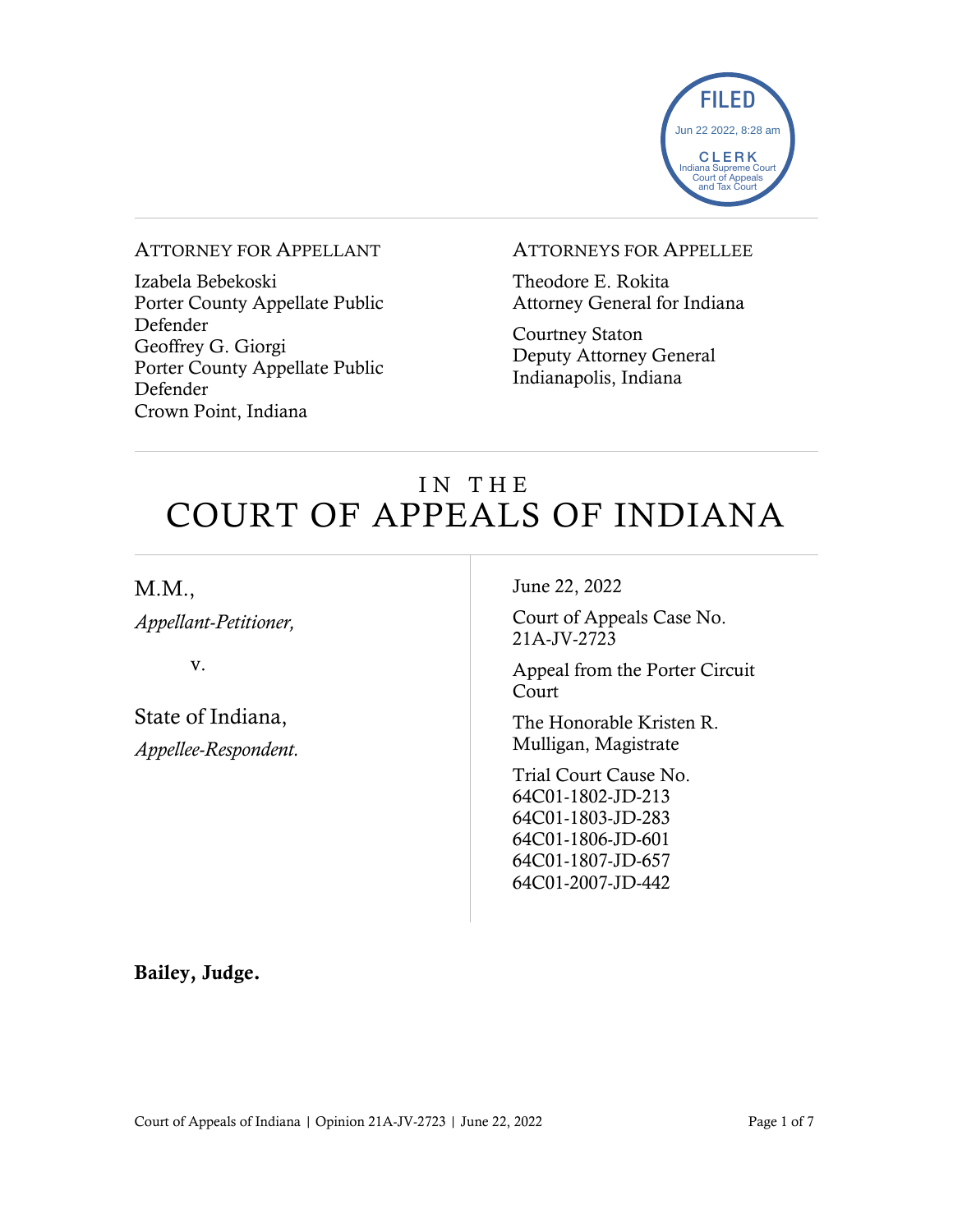### Case Summary

[1] M.M. appeals a juvenile delinquency dispositional order modifying his custody to the Indiana Department of Correction, Indiana Boys School ("the DOC"). He presents the sole issue of whether the juvenile court abused its discretion in its placement selection. We affirm.

### Facts and Procedural History

- [2] On March 9, 2018, M.M. was adjudicated delinquent for having committed an act that would be Class A misdemeanor battery if committed by an adult. M.M. admitted that he had head-butted his teacher, which had caused a laceration, loose teeth, and pain.
- [3] While awaiting disposition, M.M. got into a fight with his mother. On March 23, 2018, M.M. was again adjudicated delinquent for having committed an act that would be Class A misdemeanor battery if committed by an adult. M.M. admitted that he had struck his mother in the face and bit her finger. M.M. was placed on supervised probation for a period of six months. As part of his probation, M.M. was to fulfill day reporting requirements, undergo a psychological evaluation, participate in psychiatric services, and complete the Juvenile Justice Jeopardy program. M.M. violated a term of his probation and was transported to a juvenile detention center.
- [4] On July 23, 2018, M.M. was again adjudicated delinquent for having committed two acts that would be Level 5 felony battery if committed by an

Court of Appeals of Indiana | Opinion 21A-JV-2723 | June 22, 2022 Page 2 of 7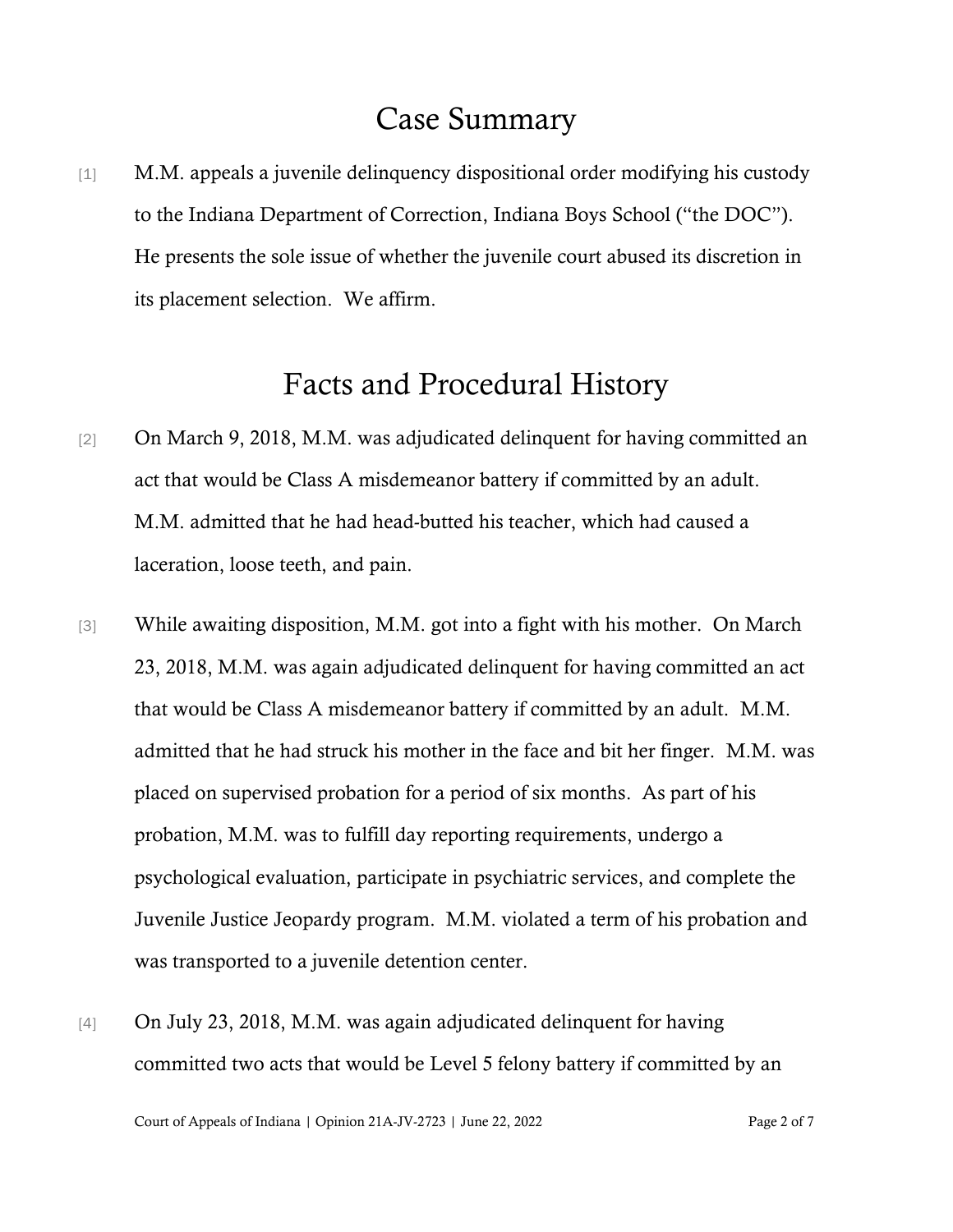adult and one act that would be Class A misdemeanor battery if committed by an adult. M.M. admitted that he had bit a detention officer on her arm and had kicked a second detention officer in the groin. M.M. also admitted that he had pushed his grandmother to the ground, causing her pain. M.M. was placed in Transitions Academy.

- [5] In December of 2019, M.M. was placed on home detention. On February 7, 2020, home detention was modified to supervised probation. Two months later, M.M. got into an altercation with his mother. He kicked her and bit his uncle. A few days after that incident, M.M. was removed from the home and placed at Alternative House.
- [6] On August 12, 2020, M.M. was again adjudicated delinquent for having committed an act that would be Class A misdemeanor battery if committed by an adult. M.M. admitted that he had battered two juveniles. M.M. had removed a piece of metal from a medical device, broken it, and jabbed the juveniles with the metal fragments, causing hand, facial, and chest injuries. M.M. was placed at Transitions Academy until July 21, 2021, when his placement was modified to the Indiana United Methodist Children's Home ("IUMCH"). This placement was terminated three months later, after M.M. pushed a staff member against a wall and threatened her with a shard of glass.
- [7] A modification hearing was conducted on November 8, 2021. On the following day, the juvenile court entered a modification order in each of M.M.'s battery cases, granting wardship of M.M. to the DOC. M.M. now appeals.

Court of Appeals of Indiana | Opinion 21A-JV-2723 | June 22, 2022 Page 3 of 7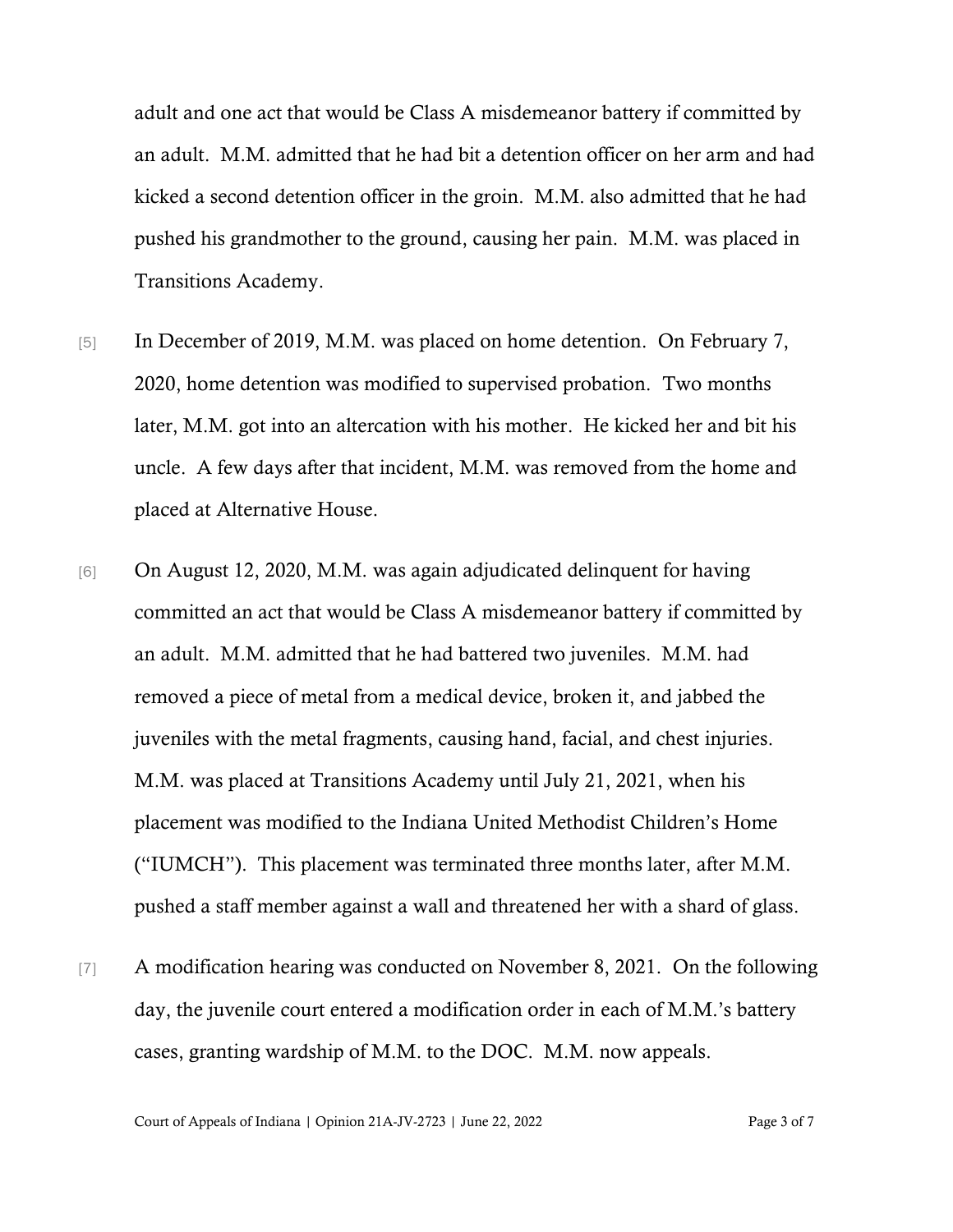# Discussion and Decision

- [8] M.M. argues that placement in a residential treatment program for juveniles would have been the least restrictive and best option for him, and that the juvenile court abused its discretion by instead ordering wardship to the DOC. According to M.M., his mental health needs cannot be adequately addressed in the DOC.
- [9] Indiana Code Section 31-37-18-6 provides that:

If consistent with the safety of the community and the best interest of the child, the juvenile court shall enter a dispositional decree that:

(1) is:

(A) in the least restrictive (most family like) and most appropriate setting available; and

(B) close to the parents' home, consistent with the best interest and special needs of the child;

(2) least interferes with family autonomy;

(3) is least disruptive of family life;

(4) imposes the least restraint on the freedom of the child and the child's parent, guardian, or custodian; and

(5) provides a reasonable opportunity for participation by the child's parent, guardian, or custodian.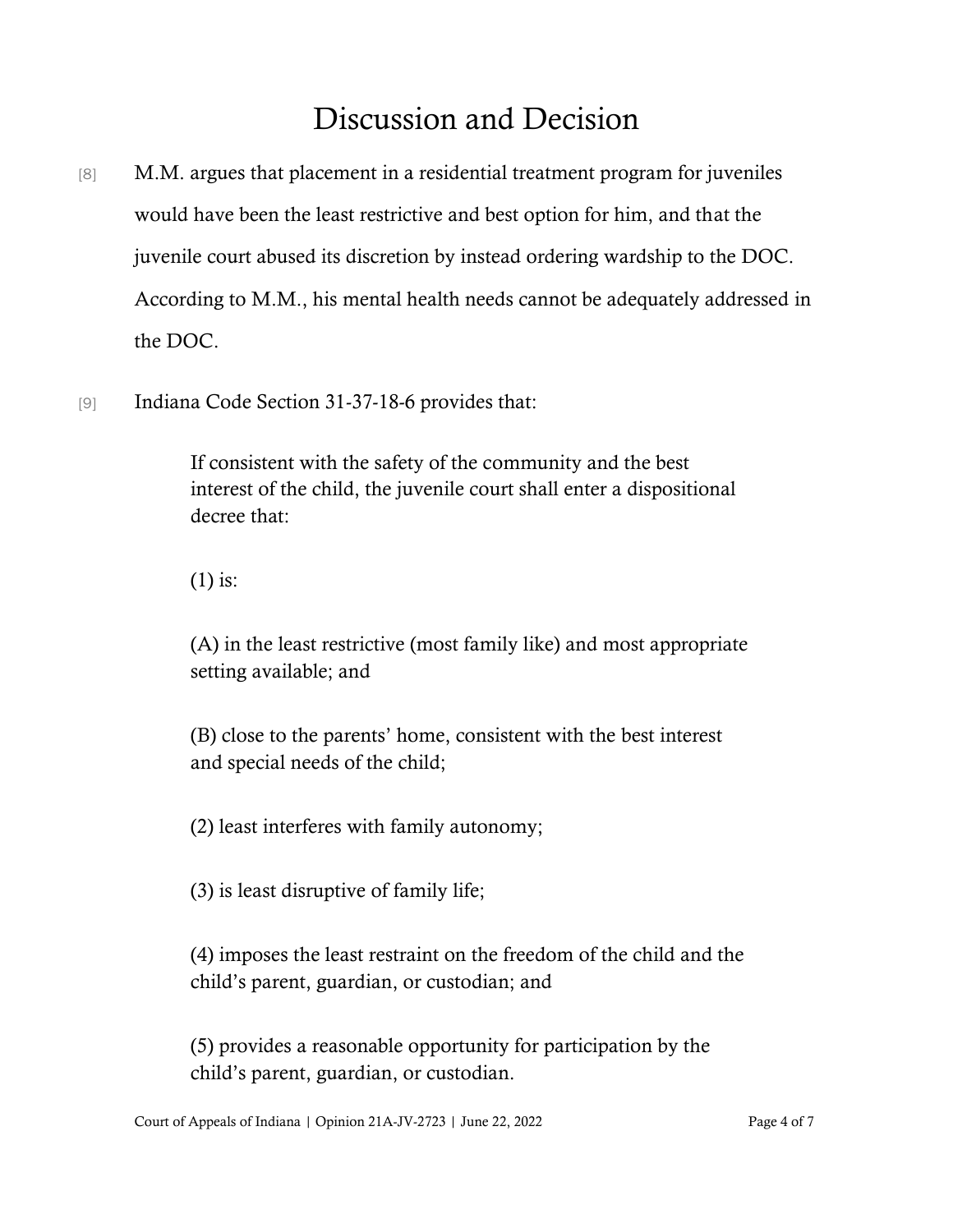- [10] The foregoing statute recognizes that in certain situations the best interest of the child is better served by a more restrictive placement. *J.S. v. State*, 881 N.E.2d 26, 29 (Ind. Ct. App. 2008). "The specific disposition of a delinquent is within the juvenile court's discretion, to be guided by the following considerations: the safety of the community, the best interests of the child, the least restrictive alternative, family autonomy and life, freedom of the child, and the freedom and participation of the parent, guardian, or custodian." *K.S. v. State*, 849 N.E.2d 538, 544 (Ind. 2006). We will reverse the disposition only for an abuse of discretion, that is, a decision that is "clearly against the logic and effect of the facts and circumstances before the court, or the reasonable, probable, and actual deductions to be drawn therefrom." *Id*.
- [11] Here, M.M. had been in residential placement for approximately 56.5 months and in secure detention for 175 days. The placements included Crossroads Child and Family Services, Transitions Academy, Alternative House, Gibault Children's Services, and IUMCH. With the exception of the Transitions Academy placement, M.M. was unsuccessfully discharged from each placement. M.M. had experienced violent outbursts, destroyed property, attacked other residents and staff members, and threatened to kill one staff member's nine-year-old child by slitting the child's throat.
- [12] At the modification hearing, probation officer John Bryan testified:

[M.M.] first became involved with the Juvenile Court and the Juvenile Justice System on February 26<sup>th</sup>, 2018, nearly four years ago. He's been referred to us more than five times. He's been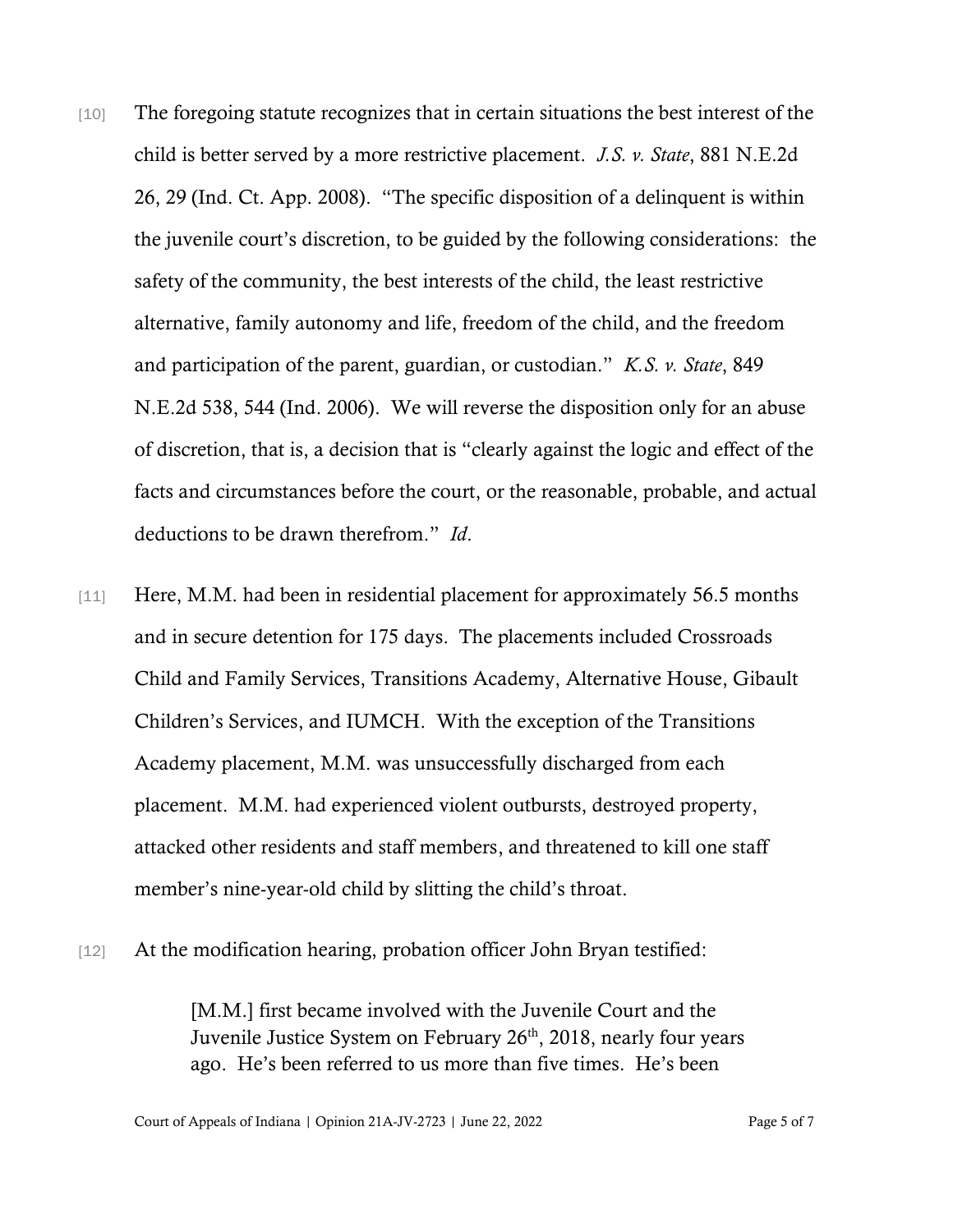offered the most intensive services we are able to provide a juvenile, including Cross System Care Coordination which is wraparound; the Department of Correction diagnostic evaluations; community based services; six residential placements, four of which were secure residential placements. . . . In spite of all these efforts, we have not been successful in helping [M.M.] learn to manage or prevent his anti-social and violent behaviors. While at the Methodist Children's Home, [M.M.] has exhibited very severe anti-social behavior and violent behavior, the report details those incidents but he has physically assaulted staff members, he's physically assaulted peers, and he's threatened to slit the throat of a staff member's child who lives on property. This is extremely discouraging because [M.M.] has a history of using sharp objects to attack peers. [M.M.] has also done significant property damage destroying TVs, computers, and desks. [M.M.]'s been adjudicated [delinquent] of four counts of A Misdemeanor Battery Resulting in Bodily Injury and two counts of Felony 5 Battery Resulting in Bodily Injury to a Public Safety Official. He currently has five felony charges being held open. . . . [M.M.] has also had numerous violent outbursts, committed property damage and had physical conflicts with staff and peers at all of his placements, most of these were not reported to police and not charged and were instead dealt with by the placement and the Probation Department. . . . We believe today, Your Honor, that we've exhausted all reasonable efforts.

(Tr. Vol. II, pgs. 106-08.)

[13] In the order placing M.M. in the DOC, the juvenile court listed the prior services and placements for M.M. of record: formal supervised probation, home detention (levels 1 and 2), secure detention, PSS wrap-around services, individual therapy, family therapy, medication management, psychiatric support, Juvenile Justice Jeopardy program, formal supervised probation,